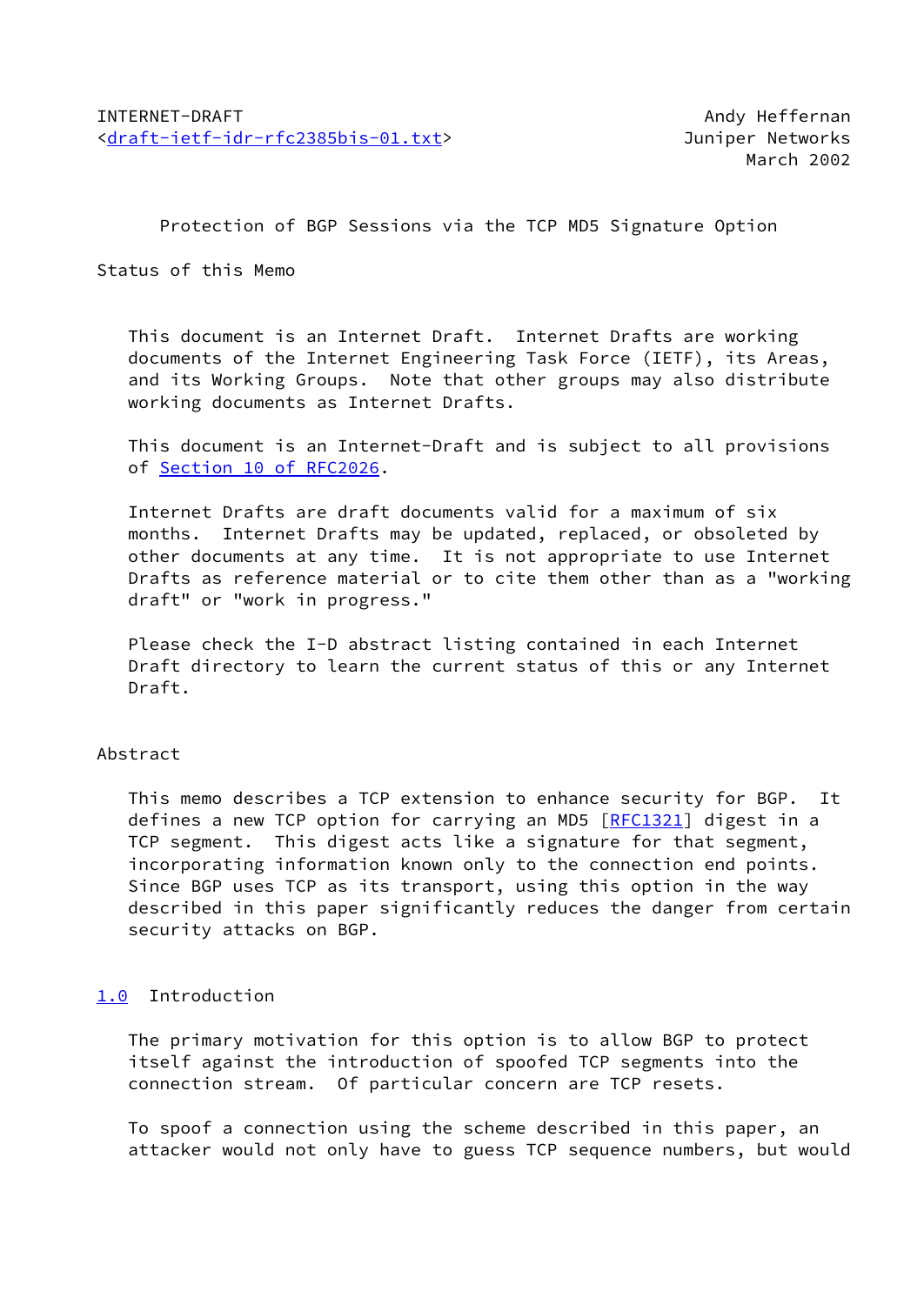### INTERNET-DRAFT TCP MD5 Signature Option March 2002

 also have had to obtain the password included in the MD5 digest. This password never appears in the connection stream, and the actual form of the password is up to the application. It could even change during the lifetime of a particular connection so long as this change was synchronized on both ends (although retransmission can become problematical in some TCP implementations with changing passwords).

 Finally, there is no negotiation for the use of this option in a connection, rather it is purely a matter of site policy whether or not its connections use the option.

### <span id="page-1-0"></span>[2.0](#page-1-0) Proposal

 Every segment sent on a TCP connection to be protected against spoofing will contain the 16-byte MD5 digest produced by applying the MD5 algorithm to these items in the following order:

- 1. the TCP pseudo-header
- 2. the TCP header, excluding options (but with a correct Data Offset field), and assuming a checksum of zero
- 3. the TCP segment data (if any)
- 4. an independently-specified key or password, known to both TCPs and presumably connection-specific

For IPv4, the pseudo-header is as described in [RFC 793](https://datatracker.ietf.org/doc/pdf/rfc793), namely the 32-bit source IP address, 32-bit destination IP address, zero extended protocol number (to form 16 bits), and 16-bit segment length. Note that this includes use of IPv4 via IPv4-mapped IPv6 addresses, in which case the source and destination IP addresses are from the IPv4 portions of the IPv6 source and destination addresses, respectively.

For IPv6, the pseudo-header is as described in [RFC 2460,](https://datatracker.ietf.org/doc/pdf/rfc2460) namely the 128-bit source IPv6 address, 128-bit destination IPv6 address, zero extended next header value (to form 32 bits), and 32-bit segment length.

 For any other network protocol, the pseudo-header is as described in the document that defines how upper-level protocols like TCP compute their checksums.

The header and pseudo-header are in network byte order. The nature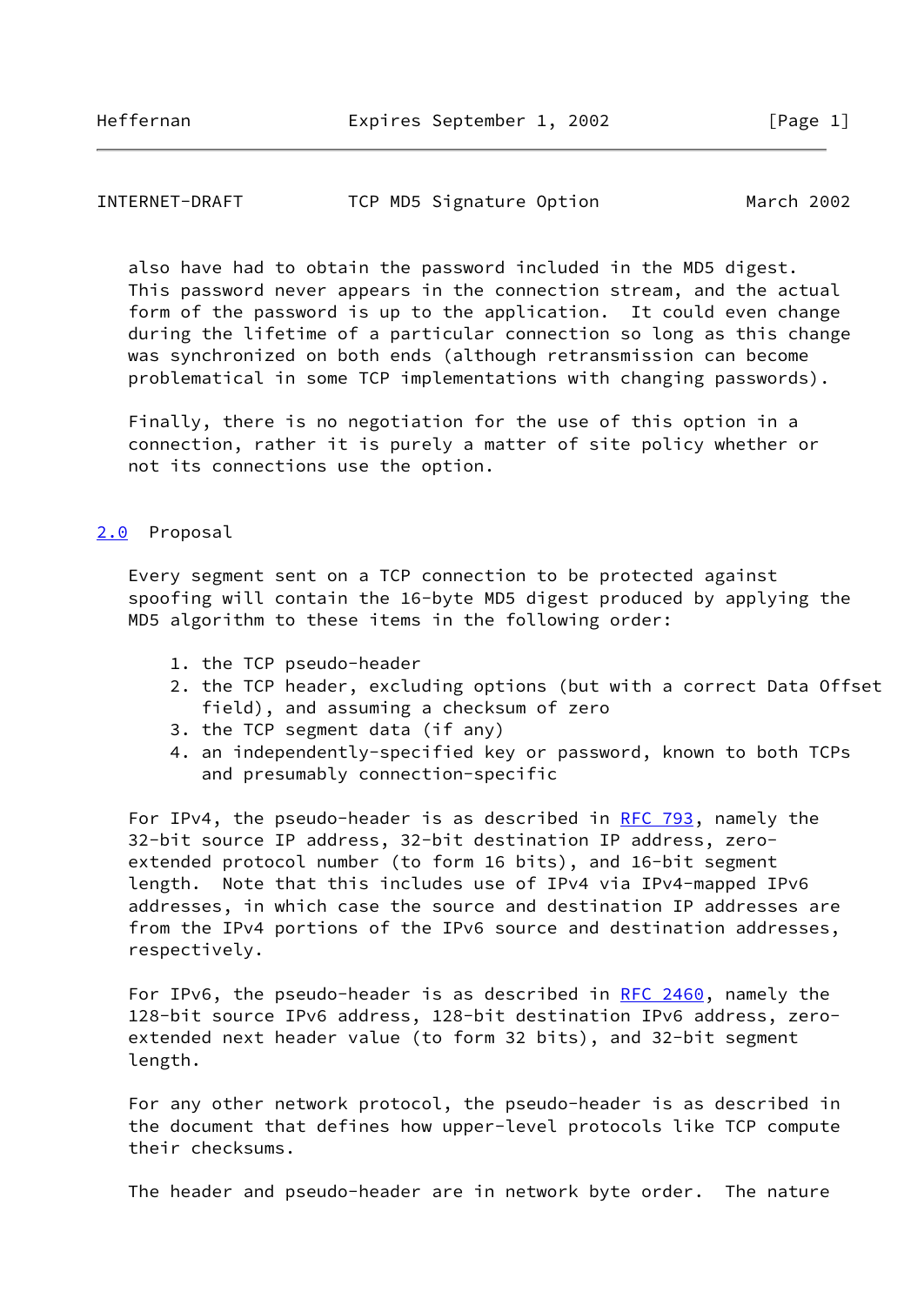of the key is deliberately left unspecified, but it must be known by both ends of the connection. A particular TCP implementation will determine what the application may specify as the key.

Upon receiving a signed segment, the receiver must validate it by

Heffernan **Expires September 1, 2002** [Page 2]

INTERNET-DRAFT TCP MD5 Signature Option March 2002

 calculating its own digest from the same data (using its own key) and comparing the two digest. A failing comparison must result in the segment being dropped and must not produce any response back to the sender. Logging the failure is probably advisable.

 Unlike other TCP extensions (e.g., the Window Scale option [\[RFC1323](https://datatracker.ietf.org/doc/pdf/rfc1323)]), the absence of the option in the SYN, ACK segment must not cause the sender to disable its sending of signatures. This negotiation is typically done to prevent some TCP implementations from misbehaving upon receiving options in non-SYN segments. This is not a problem for this option, since the SYN,ACK sent during connection negotiation will not be signed and will thus be ignored. The connection will never be made, and non-SYN segments with options will never be sent. More importantly, the sending of signatures must be under the complete control of the application, not at the mercy of the remote host not understanding the option.

### <span id="page-2-0"></span>[3.0](#page-2-0) Syntax

The proposed option has the following format:

 +---------+---------+-------------------+ | Kind=19 |Length=18| MD5 digest... | +---------+---------+-------------------+ | | +---------------------------------------+ | | +---------------------------------------+ | | +-------------------+-------------------+ | | +-------------------+

 The MD5 digest is always 16 bytes in length, and the option would appear in every segment of a connection.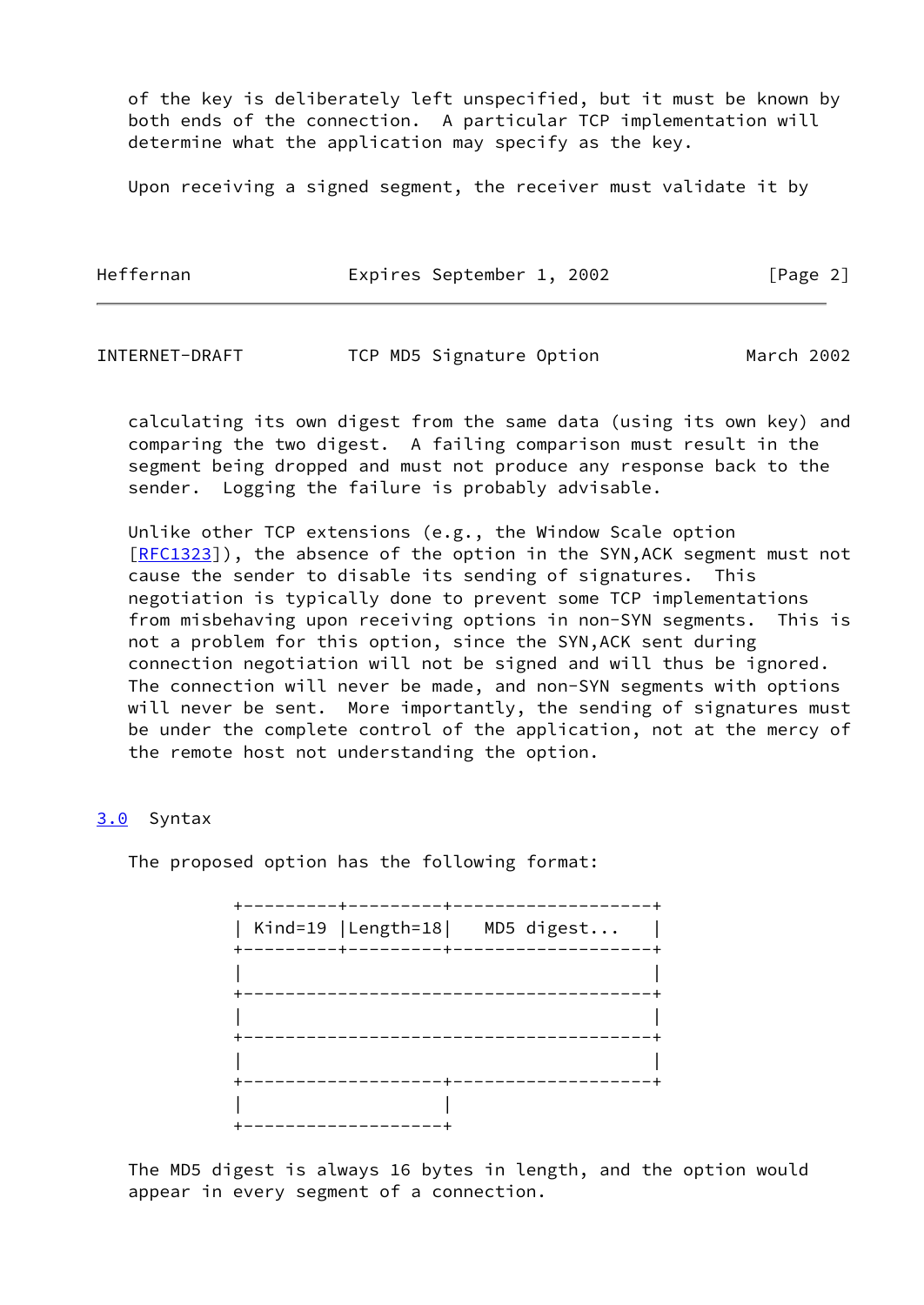#### <span id="page-3-0"></span>[4.0](#page-3-0) Some Implications

#### <span id="page-3-1"></span>[4.1](#page-3-1) Connectionless Resets

 A connectionless reset will be ignored by the receiver of the reset, since the originator of that reset does not know the key, and so cannot generate the proper signature for the segment. This means, for example, that connection attempts by a TCP which is generating signatures to a port with no listener will time out instead of being refused. Similarly, resets generated by a TCP in response to

| Heffernan | Expires September 1, 2002 |  | [Page 3] |  |
|-----------|---------------------------|--|----------|--|
|           |                           |  |          |  |

| INTERNET-DRAFT | TCP MD5 Signature Option | March 2002 |
|----------------|--------------------------|------------|
|----------------|--------------------------|------------|

 segments sent on a stale connection will also be ignored. Operationally this can be a problem since resets help BGP recover quickly from peer crashes.

### <span id="page-3-2"></span>[4.2](#page-3-2) Performance

 The performance hit in calculating digests may inhibit the use of this option. Some measurements of a sample implementation showed that on a 100 MHz R4600, generating a signature for simple ACK segment took an average of 0.0268 ms, while generating a signature for a data segment carrying 4096 bytes of data took 0.8776 ms on average. These times would be applied to both the input and output paths, with the input path also bearing the cost of a 16-byte compare.

# <span id="page-3-3"></span>[4.3](#page-3-3) TCP Header Size

 As with other options that are added to every segment, the size of the MD5 option must be factored into the MSS offered to the other side during connection negotiation. Specifically, the size of the header to subtract from the MTU (whether it is the MTU of the outgoing interface or IP's minimal MTU of 576 bytes) is now at least 18 bytes larger.

 The total header size is also an issue. The TCP header specifies where segment data starts with a 4-bit field which gives the total size of the header (including options) in 32-byte words. This means that the total size of the header plus option must be less than or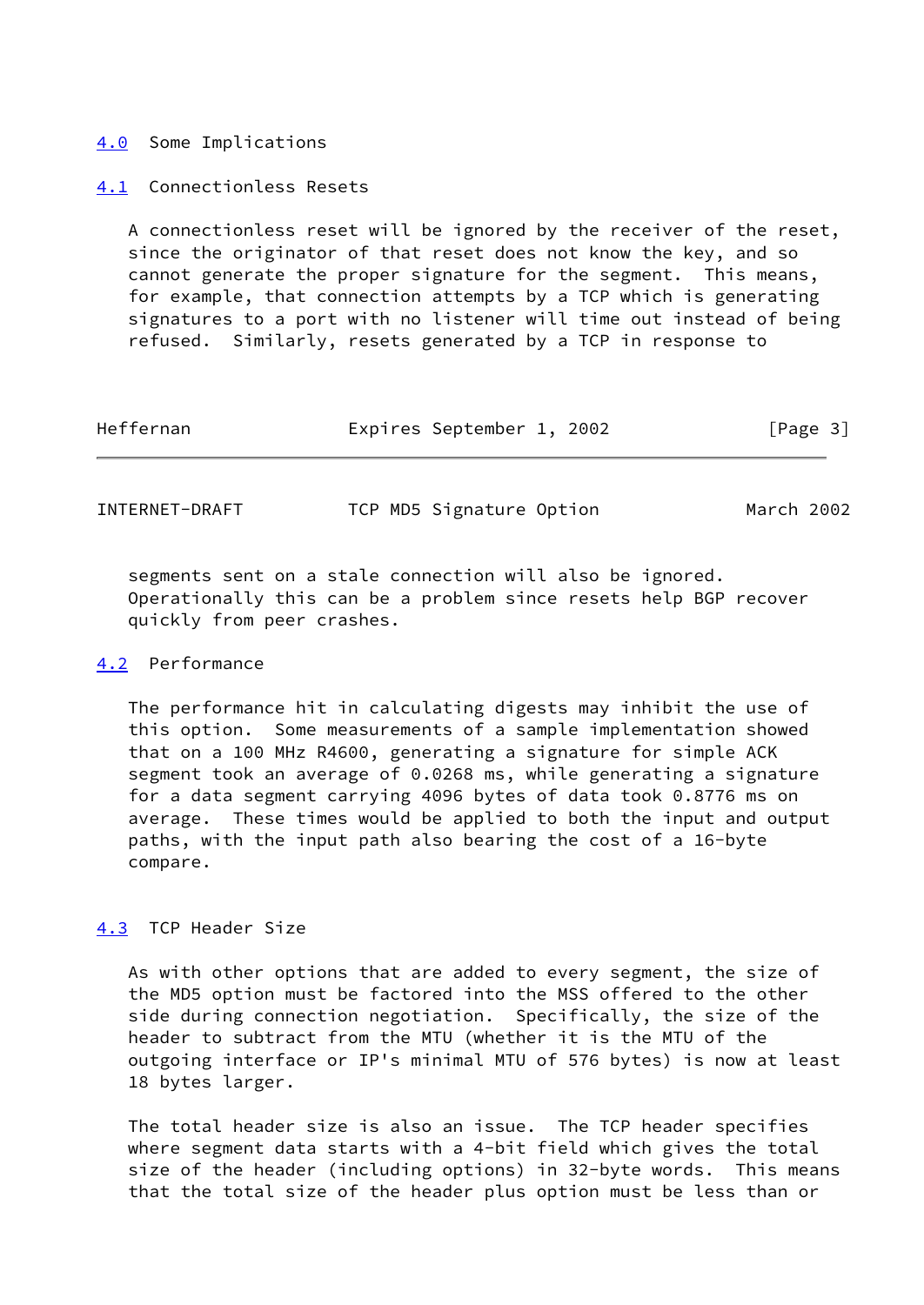equal to 60 bytes -- this leaves 40 bytes for options.

 As a concrete example, 4.4BSD defaults to sending window-scaling and timestamp information for connections it initiates. The most loaded segment will be the initial SYN packet to start the connection. With MD5 signatures, the SYN packet will contain the following:

 -- 4 bytes MSS option -- 4 bytes window scale option (3 bytes padded to 4 in 4.4BSD) -- 12 bytes for timestamp (4.4BSD pads the option as recommended in [RFC 1323 Appendix](https://datatracker.ietf.org/doc/pdf/rfc1323#appendix-A) A) -- 18 bytes for MD5 digest

-- 2 bytes for end-of-option-list, to pad to a 32-bit boundary.

 This sums to 40 bytes, which just makes it. (Note that other padding schemes are possible which would reduce the aggregate size.)

<span id="page-4-0"></span>[4.4](#page-4-0) Key Configuration

| Heffernan | Expires September 1, 2002 |  | [Page 4] |  |
|-----------|---------------------------|--|----------|--|
|           |                           |  |          |  |

INTERNET-DRAFT TCP MD5 Signature Option March 2002

 It should be noted that the key configuration mechanism of routers may restrict the possible keys that may be used between peers. It is strongly recommended that an implementation be able to support at minimum a key composed of a string of printable ASCII of 80 bytes or less, as this is current practice.

<span id="page-4-1"></span>[5.0](#page-4-1) Security Considerations

 This document defines a weak but currently practiced security mechanism for BGP. It is anticipated that future work will provide different stronger mechanisms for dealing with these issues.

<span id="page-4-2"></span>[5.1](#page-4-2) MD5 as a hashing algorithm

 The MD5 algorithm has been found to be vulnerable to collision search attacks [\[Dobb](#page-6-0)], and is considered by some to be insufficiently strong for this type of application.

 This document specifies the MD5 algorithm, however, since the option has already been deployed operationally, and there is no "algorithm type" field defined to allow an upgrade using the same option number.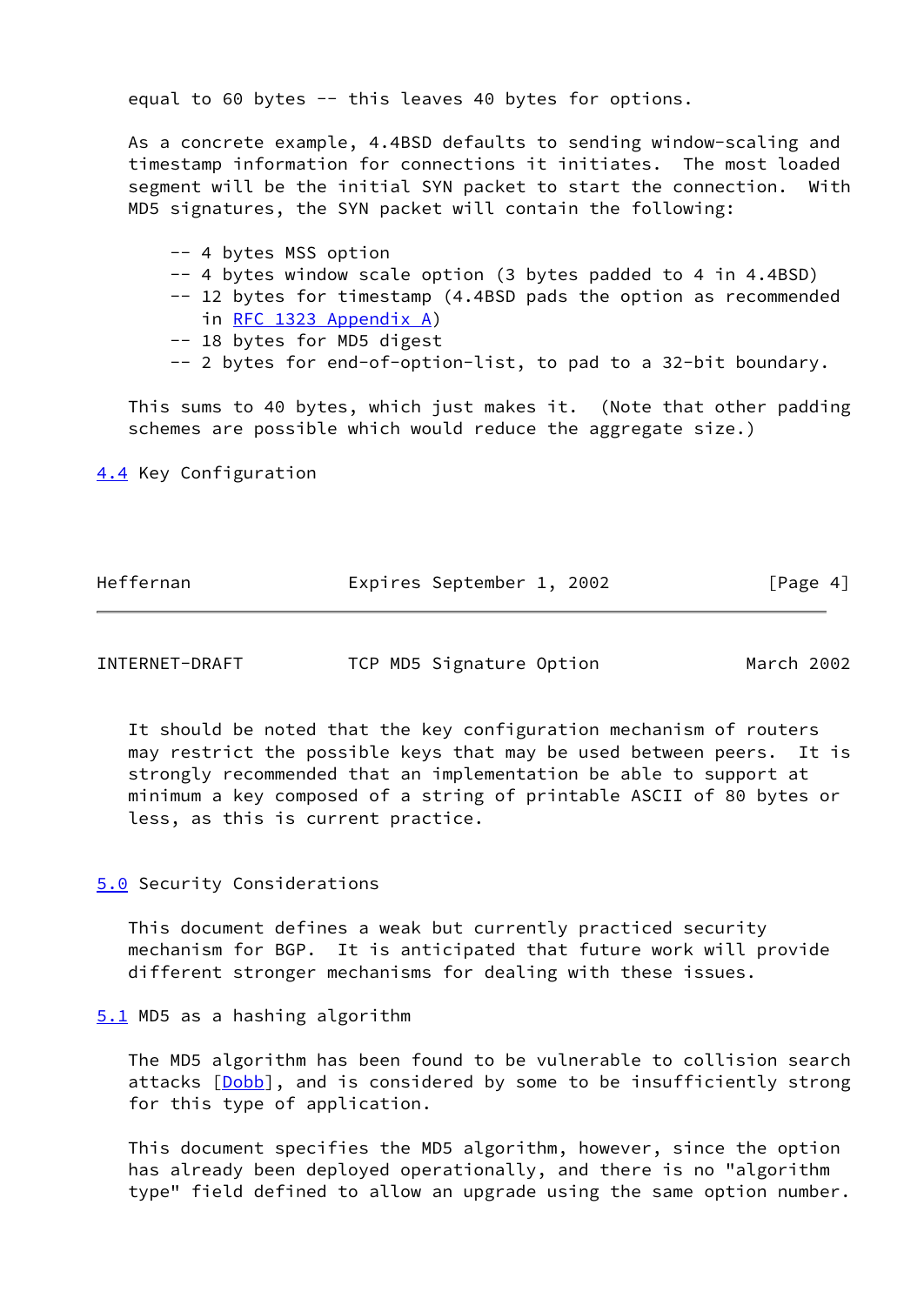The original draft did not specify a type field since this would require at least one more byte, and it was felt at the time that taking 19 bytes for the complete option (which would probably be padded to 20 bytes in TCP implementations) would be too much of a waste of the already limited option space.

 This does not prevent the deployment of another similar option which uses another hashing algorithm (like SHA-1). Also, if most implementations pad the 18 byte option as defined to 20 bytes anyway, it would be just as well to define a new option which contains an algorithm type field. This would need to be addressed in another draft, however.

<span id="page-5-0"></span>[5.2](#page-5-0) Signature Coverage

 A further weakness exists due to the exclusion of option data from the signature. This decision was made to simplify the protocol definition and implementation, but might possibly leave a connection vulnerable since option data can be rewritten without detection.

### <span id="page-5-1"></span>[6.0](#page-5-1) Changes from [RFC 2385](https://datatracker.ietf.org/doc/pdf/rfc2385)

The previous version of this specification was published as [RFC 2385.](https://datatracker.ietf.org/doc/pdf/rfc2385)

| Heffernan | Expires September 1, 2002 | $\lceil \text{Page } 5 \rceil$ |
|-----------|---------------------------|--------------------------------|
|           |                           |                                |

INTERNET-DRAFT TCP MD5 Signature Option March 2002

 The changes in this document are primarly to be more explicit about the data over which the MD5 signature is taken. In particular, [Section 2.0](#page-1-0) describes the differences between IPv4 and IPv6 and their respective pseudo-header definitions.

Additionally, [section 4.3](#page-3-3) adds a note about option padding.

The former **[section 4.4](#page-4-0)** ("MD5 has a Hashing Algorithm") has moved to the Security Considerations section of the document as [section 5.1](#page-4-2) and the former  $section 4.5$  ("Key configuration") is now section  $4.4$ .

Finally, section  $5.2$  has been added to mention that the signature does not cover option data, which might be a vulnerability.